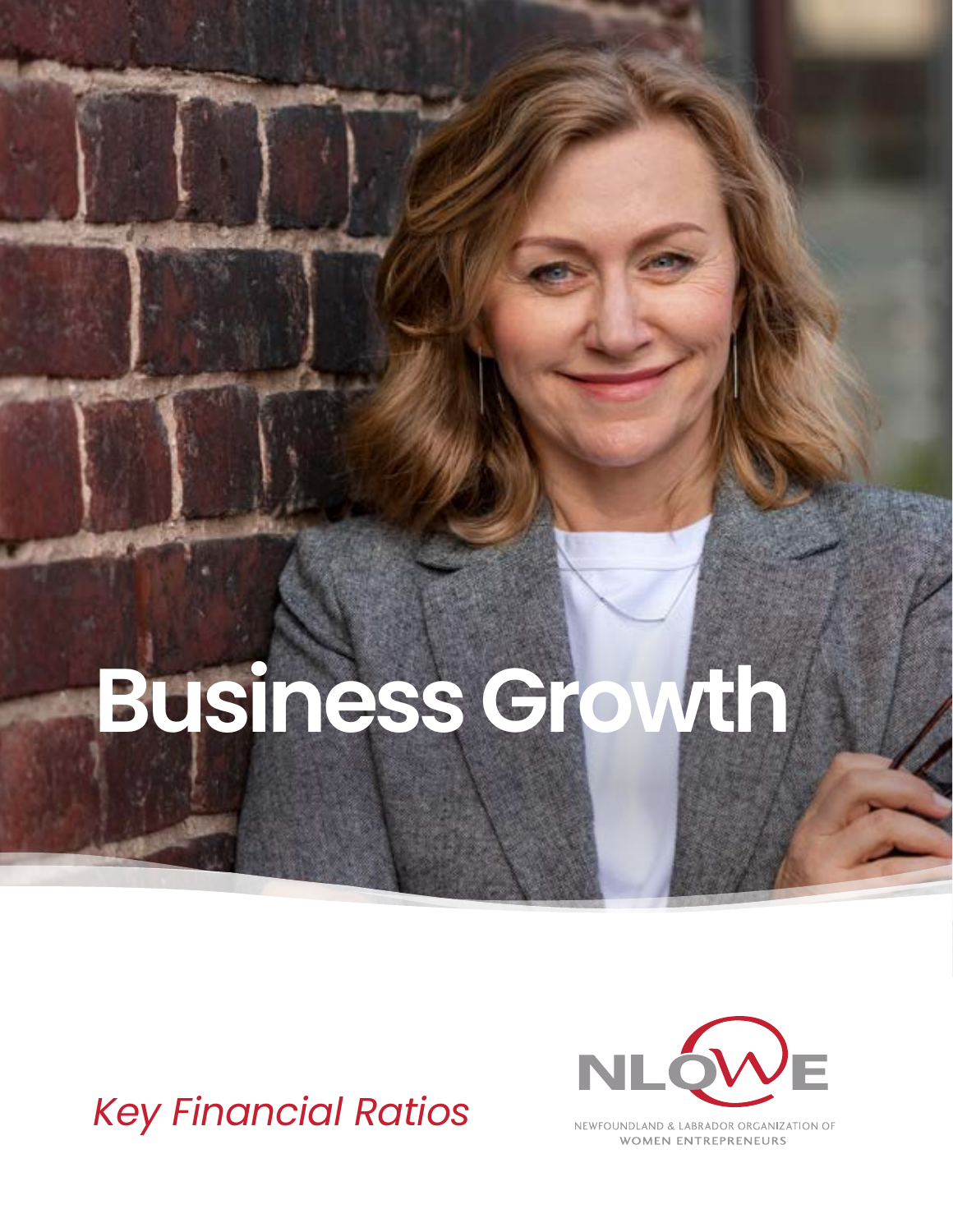### **Key Financial Ratios**



Financial ratios are an important indicator of a company's fiscal health and value.

These ratios are used by company owners and managers, as well as external investors and regulators to track a company's performance internally and in comparison with competitors.

How is this done?

A financial ratio compares two or more numbers from a company's financial reports to create a 'snapshot in numbers and time' of a company's performance. These snapshots can be weekly, monthly, or year-to-year. By comparing these snapshots to each other over time, owners and investors can spot trends, troubleshoot problems and more accurately forecast projections for future quarters or years.

Some common types and examples of financial ratios:

#### **Leverage Ratios**

measure a company's ability to meet its financial obligations

Debt Ratio measures the volume of company assets provided from debt A high ratio means high debt and could be a sign of financial stress? Debt Ratio = Total Liabilities/Total Assets

Debt to Equity Ratio measures the total debt and liabilities against shareholder equity.

Bankers use this to monitor a company's capacity to repay its loans and other debt

Debt to Equity Ratio = Total Liabilities/Shareholder's Equity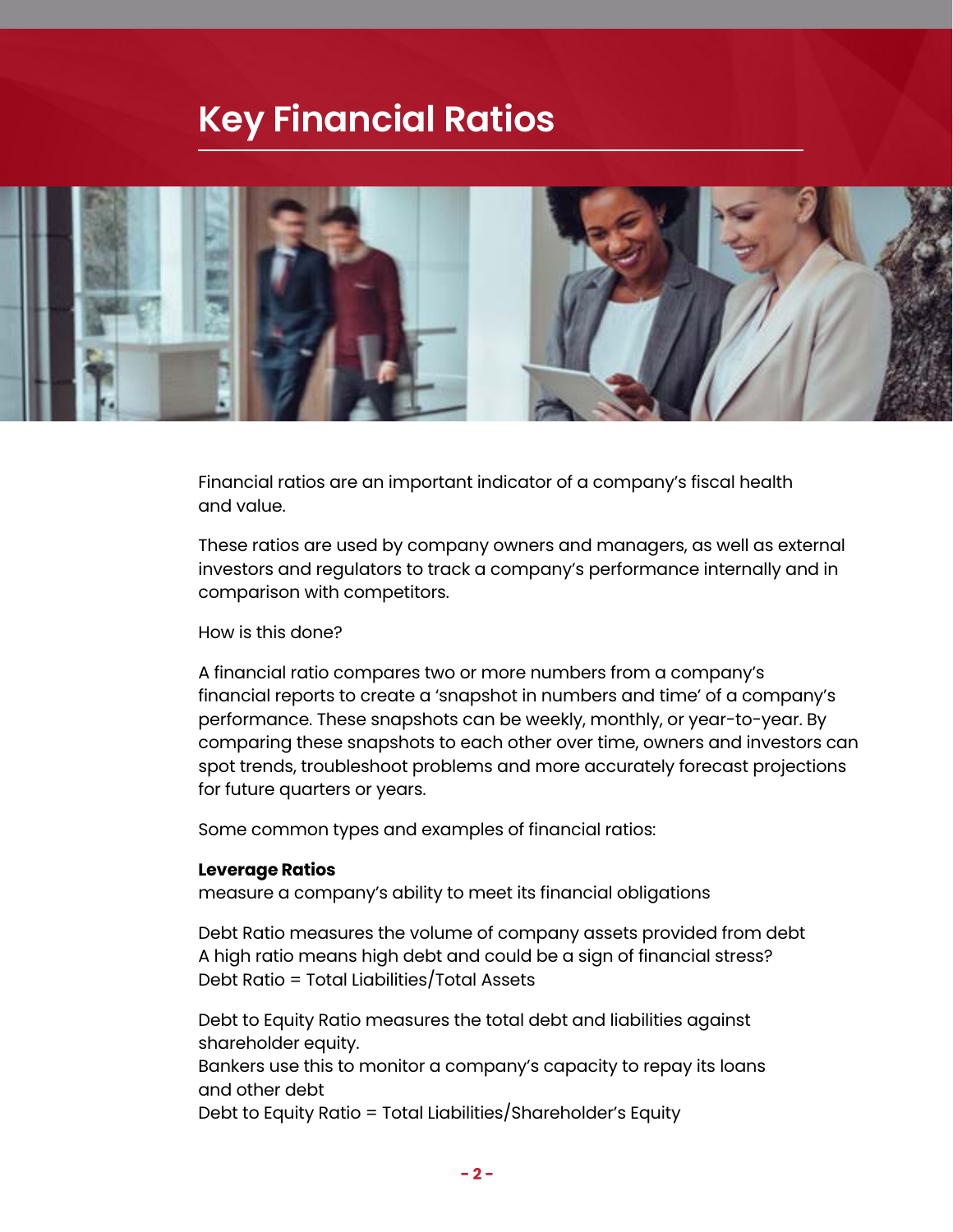#### **Liquidity Ratios**

measure a company's ability to repay its short and long-term debts

Current or Working Capital Ratio measures ability to repay short-term debt with current assets.

A ratio of 1 or greater is typically acceptable. Current Ratio = Current Assets/Current Liabilities

Cash Ratio measures ability to repay short-term debt with cash and equivalents Cash Ratio = Cash and Cash Equivalents/Current Liabilities

#### **Efficiency or Operations Ratios**

measure the effectiveness of a company's use of assets and income

The Asset Turnover Ratio measures ability to generate sales from assets: Asset Turnover Ratio = Net Sales/Average Total Assets

The Inventory Turnover Ratio measures rate that inventory is sold and replaced Inventory Turnover Ratio = Cost of Goods Sold/Average Inventory

#### **Profitability Ratios**

measure a company's ability to generate income compared to its revenue or assets

Gross Margin Ratio shows profit after paying for cost of goods/services sold Gross Margin Ratio = Gross Profit/Net Sales

Operating Margin Ratio shows operating capacity and efficiency Operating Margin Ratio = Operating Income/Net Sales

Return on Assets Ratio measures a company's efficiency in generating profits from assets Return on Assets Ratio = Net Income/Total Assets

Operating ratios analyze efficiency by comparing operating expenses to net sales